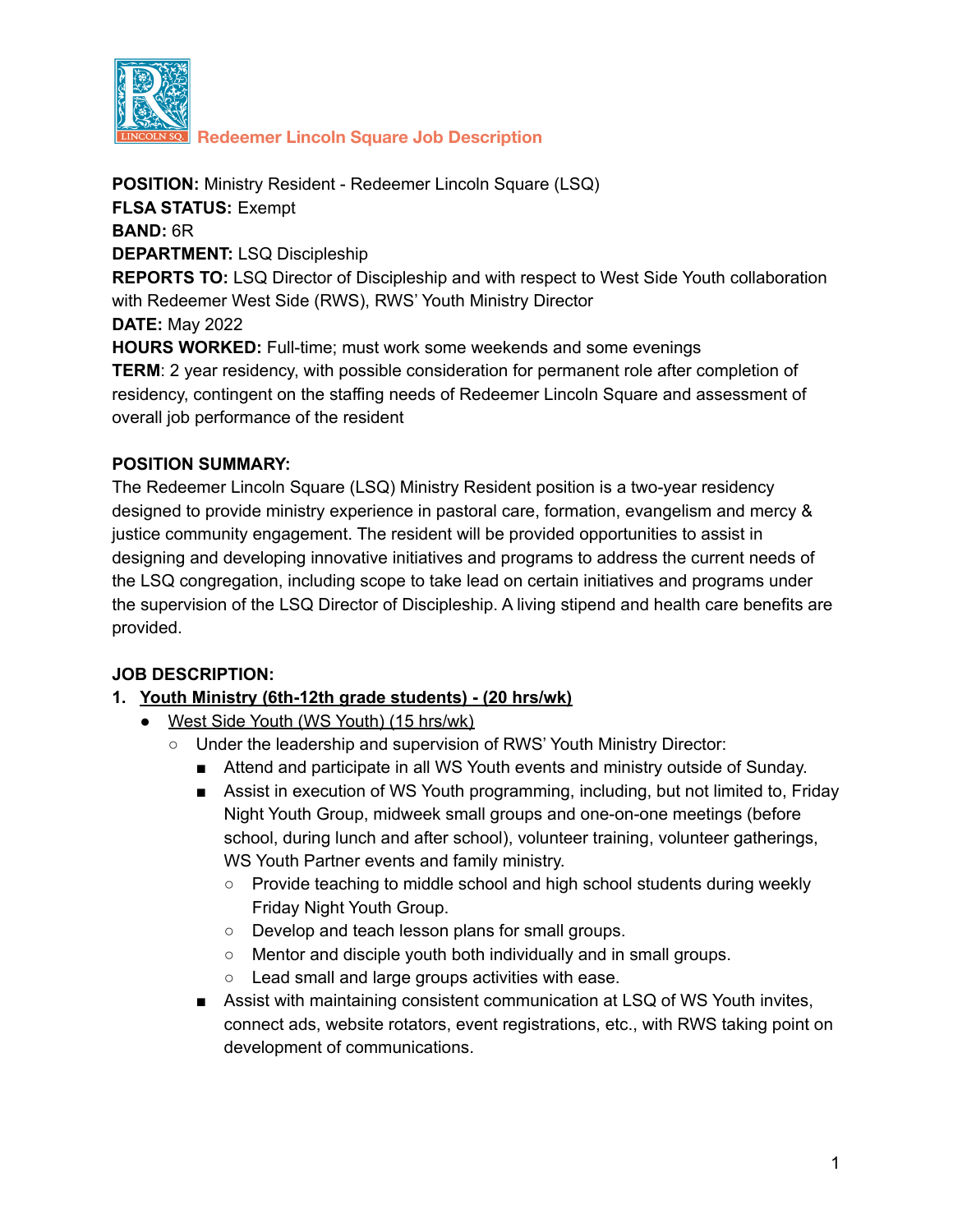- Volunteers:
	- Recruit volunteers from LSQ for Friday Night Youth Group, midweek small groups and one-on-one meetings, worship team and other special events, including retreats, sports nights, justice initiatives, etc.
	- Walk alongside WS Youth volunteers with one-on-ones, community building gatherings/events and training.
- Parents: Walk alongside WS Youth parents with one-on-one meetings. Assist in organizing parenting workshops.
- **●** LSQ Sunday Youth (5 hrs/wk)
	- Under the direction and supervision of the LSQ Director of Discipleship, plan and lead weekly gospel-centered Bible studies, including games, icebreakers and interactive activities for LSQ youth (6th-12th grade students) during Sunday service and/or in the homes of LSQ youth on Sundays.
		- Manage logistics of rental space or other meeting locations for LSQ Sunday Youth Bible studies or activities.
		- Order necessary food, beverages and supplies for LSQ Sunday Youth Bible studies or activities.
		- Recruit, screen, train and meet regularly with LSQ Sunday Youth volunteer leaders (including background checks, checking references and overseeing adherence to LSQ's Child Protection Policy).
		- Provide ongoing training to LSQ Sunday Youth volunteers on expectations, including LSQ vision, expectations, and obligations for the volunteers in ministering to the LSQ Sunday Youth students. Update training document, as needed.

# **2. Mercy & Justice Community Engagement - (15 hrs/wk)**

Under the direction and supervision of LSQ Director of Discipleship:

- **●** Serve as the mercy & justice point person within the LSQ community and staff (excluding the diaconate which is overseen by the Director of Discipleship), including as point of contact for broad Hope for New York initiatives, working with the LSQ Communications and Generosity Manager to clearly communicate opportunities to the congregation.
- Develop sustainable partnerships and initiatives with local community leaders, such as non-profits, churches, government agencies, etc. so that LSQ congregants can learn what the needs are in our local community and to serve to meet those needs with both their time and resources.
- Design and develop short and long term strategies to recruit, train and provide care to congregants who become long-term volunteers engaged in these mercy & justice initiatives and service opportunities.
- In collaboration with the LSQ Director of Community Life and LSQ Director of Discipleship, develop and lead training, classes or seminars on race & justice and the gospel.
- Serve and participate in Redeemer's Grace and Race leadership team.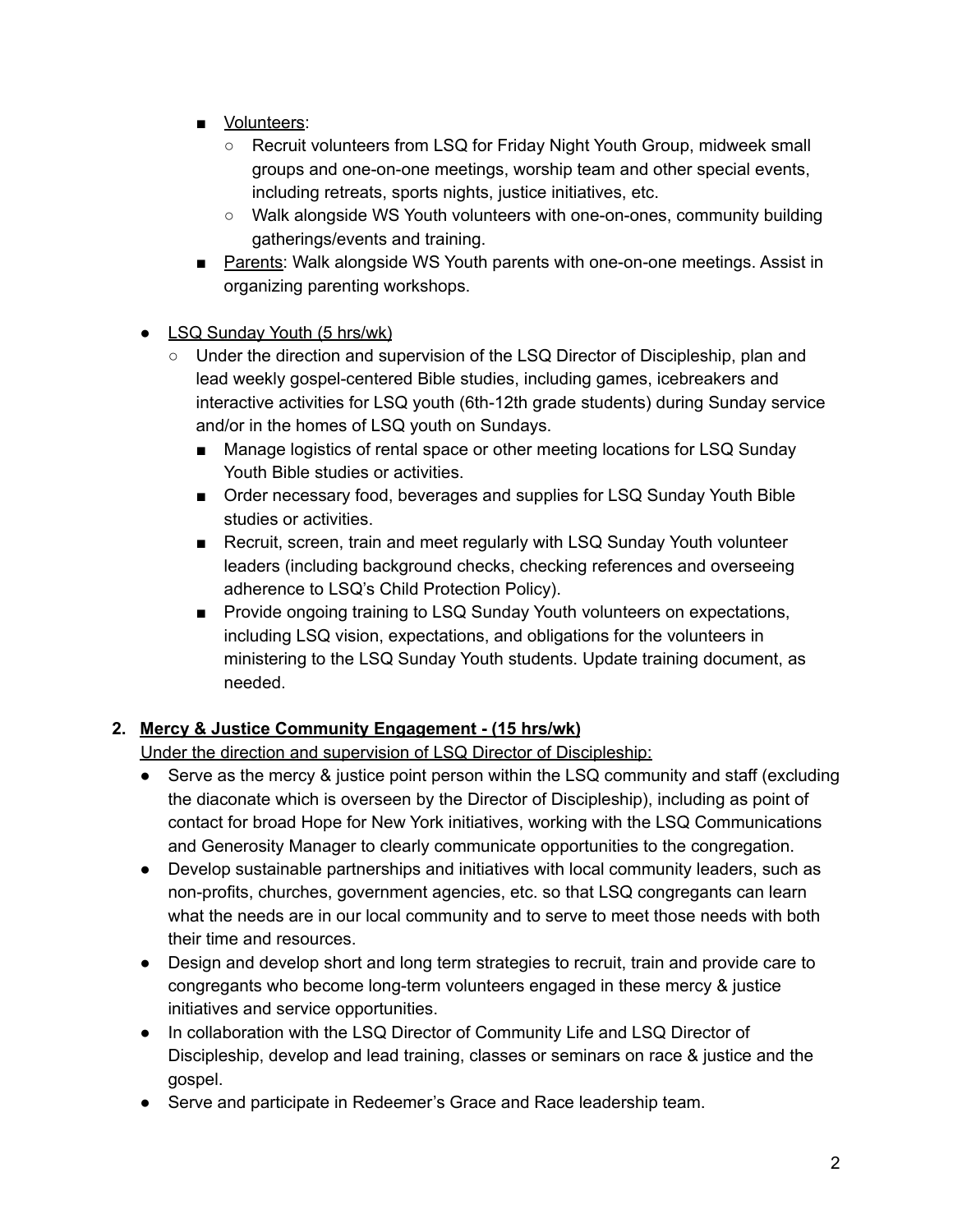# **3. Evangelism Formation - (5 hrs/wk)**

Under the direction and supervision of LSQ Director of Discipleship:

- **●** Lead the LSQ congregation in developing missional connections by building relationships with evangelistically-minded Christians in the LSQ congregation, and encouraging them towards intentional involvement and leadership in missional programs, cohorts, and groups, as well as in their personal relationships with friends, neighbors, coworkers, and families.
- **●** Collaborate with the LSQ Director of Community Life and the LSQ Director of Discipleship to stimulate and encourage the development of a culture of inviting and gathering at LSQ through the development of programs and systems for evangelism.
- **●** Collaborate with the Director of Community Life and the LSQ Director of Discipleship to develop a curriculum for training and empowering the congregation to think missionally,
- Work alongside evangelists at LSQ to create a culture of prayer at LSQ.

## **QUALIFICATIONS**

- Need to embrace LSQ's vision and have a gospel-oriented heart for New York City.
- Need to understand and support the theology of the Presbyterian Church of America and be aligned with the core theological principles of LSQ, including its core ministry values.
- Must have a four-year undergraduate degree. Graduate work in theology, counseling, or similar fields from an accredited seminary or university is strongly preferred.
- Must love spending time with people (both youth and adults) both one-on-one and in an environment of learning, listening, growing and caring, as well as in large-group settings such as crowded events and social gatherings.
- Ability to provide pastoral counsel and care to both youth and adults.
- Must be a dependable team player and entrepreneurial self-starter with ability to take initiative and teachable character.
- Must demonstrate high emotional maturity and a pleasant and professional attitude.
- Must have a proven ability to work effectively and build trust with youth, volunteers and parents.
- Previous experience building systems and setting programming required.
- Heart for evangelism and gathering people is required.
- Must have ministry experience in an urban context. Previous experience in multi-ethnic environments strongly preferred.
- Previous public speaking and teaching experience preferred.

## **SKILLS & EXPERIENCES**

Excellent organizational, pastoral, communication, problem solving and interpersonal skills, including the ability to deal with demanding and challenging people and adapt to change and maintain professionalism during crisis or any unexpected situations. Proficient in MS Office applications (Word, Excel, etc.) and online applications (Google Docs, social media, etc.). Ability to work collaboratively, as job performance will be measured in part on ability to support and interface with other ministries and congregations. Commitment to understanding and spending